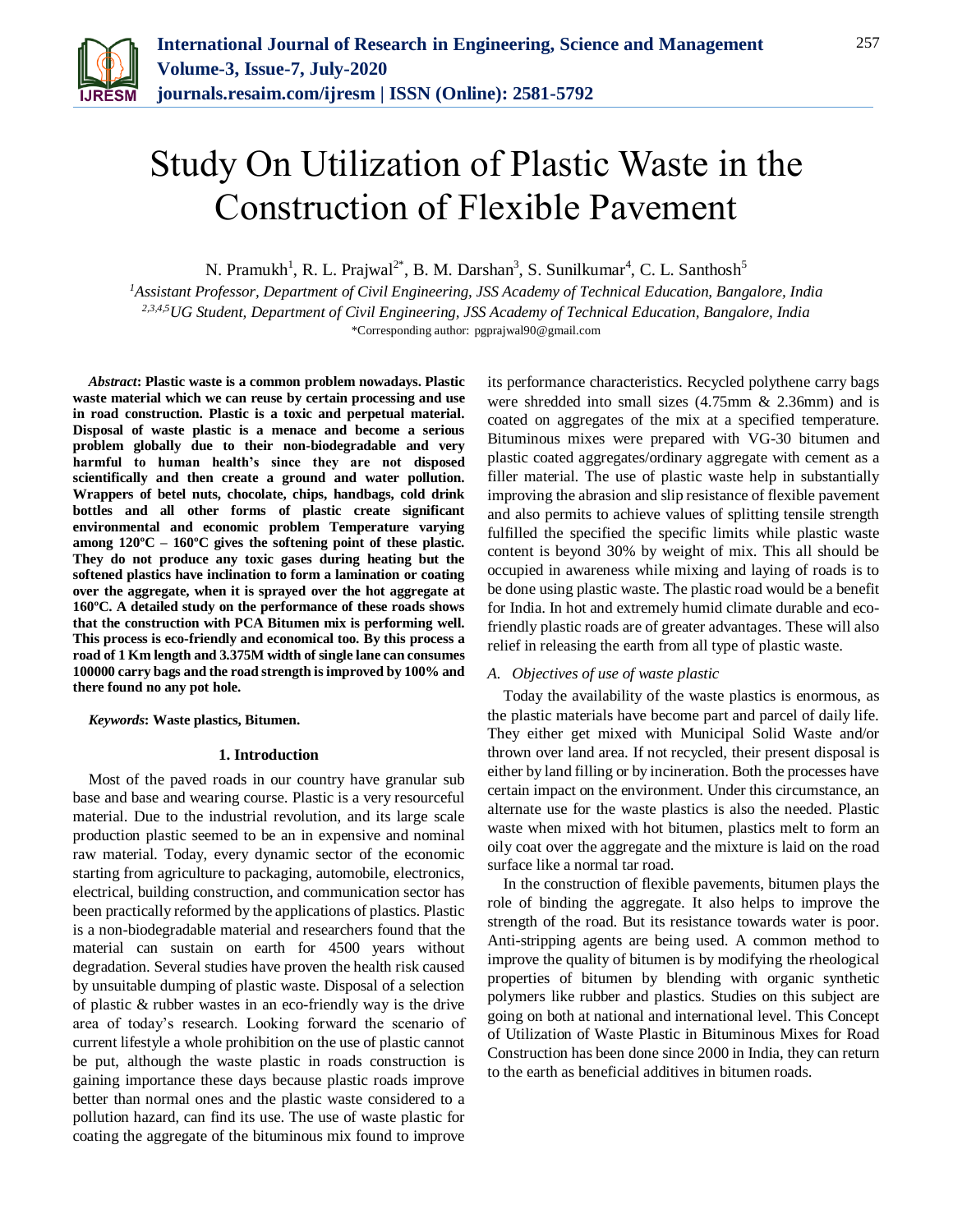

# **International Journal of Research in Engineering, Science and Management Volume-3, Issue-7, July-2020**

**journals.resaim.com/ijresm | ISSN (Online): 2581-5792** 

#### **2. Characterization of Materials and Methodology**

# *A. Characterization of aggregates*

Aggregates used in the study are collected from a quarry near Ramasandra, Bangalore.

# *B. Characterization of bitumen*

VG-30 bitumen obtained from KTR Asphalt plant Ramasandra, Bangalore.

#### *C. Characterization of waste plastic*

The source of the Waste plastic is from Waste plastic recycling at Mathur, Tamilnadu. This Waste plastic is tested for its physical and chemical properties.

| Table 3                                    |  |
|--------------------------------------------|--|
| Physical Properties of waste Plastic (PET) |  |

| <b>Properties</b>          | <b>Results obtained</b>                         |
|----------------------------|-------------------------------------------------|
| Specific gravity           | 1.03                                            |
| Melting point $\mathrm{C}$ | 250-260                                         |
| Sieve analysis             | Passing 4.75 mm sieve retained on 2.36 mm sieve |

#### **3. Marshall Stability Test for Bitumen**

The details are shown in table 4.

## **4. Results and Discussion**

- *A. Tests on bitumen with waste plastic replacement*
- *1) Penetration Value*

Table 5 Bitumen Penetration Value

| <b>Penetration dial</b><br>reading | $0\%$<br>plastic | 5%<br>plastic | 10%<br>plastic | 15%<br>plastic |
|------------------------------------|------------------|---------------|----------------|----------------|
| Initial reading                    |                  |               |                |                |
| final reading                      | 50               | 62.1          |                | 48             |
| <b>Penetration Value</b><br>(mm)   | 50               | 62.1          | 57             | 48             |

#### *Recommended values:*

 IRC suggests bitumen grades 30/40, 60/70, 80/100. In warmer regions, lower penetration grades are preferred to avoid softening whereas higher penetration grades like 180/200 are used in colder regions to prevent the occurrence of excessive brittleness.

*2) Ductility Value*

| Table 6                                               |         |         |         |         |  |  |
|-------------------------------------------------------|---------|---------|---------|---------|--|--|
| Bitumen ductility value                               |         |         |         |         |  |  |
| 10%<br>5%<br>15%<br>$0\%$<br><b>Ductility reading</b> |         |         |         |         |  |  |
|                                                       | plastic | plastic | plastic | plastic |  |  |
| Initial reading                                       |         |         |         |         |  |  |
| final reading                                         | 80      | 92      | 75      |         |  |  |
| Ductility Value (cm)                                  | 80      | 92      | 75      |         |  |  |

*Recommended values:*

Suitability of bitumen is judged depending on its type and proposed use. Bitumen with low ductility value may get cracked especially in cold weather. Minimum values of ductility specified by ISI for various grades are as follows.

|        | Table 1                           |               |                                    |                |  |  |
|--------|-----------------------------------|---------------|------------------------------------|----------------|--|--|
|        | Physical Properties of Aggregates |               |                                    |                |  |  |
| S. no. | Test                              | <b>Result</b> | <b>Specifications as per MORTH</b> | Reference      |  |  |
|        | Aggregate impact value test       | 23.80         | Max 24%                            | IS:2386 Part 4 |  |  |
| 2      | Aggregate Crushing value test     | 27.5          | Max 30%                            | IS:2386 part 4 |  |  |
| 3      | Los Angeles abrasion test         | 28.2          | Max 30%                            | IS:2386 part 4 |  |  |
|        | Water absorption                  | 0.40          | $Max 2\%$                          | IS:2386 part 3 |  |  |
| 5      | Specific gravity                  |               |                                    | IS:2386 part 3 |  |  |
|        | 20mm down                         | 2.68          |                                    |                |  |  |
|        | 10mm down                         | 2.71          |                                    |                |  |  |

### Table 2

| Physical Properties of Binder |                                         |                  |                       |            |  |
|-------------------------------|-----------------------------------------|------------------|-----------------------|------------|--|
| S. No.                        | <b>Properties</b>                       | <b>Result</b>    | <b>Specifications</b> | Reference  |  |
|                               | Penetration test (mm)                   | 50 <sub>mm</sub> | $45$ (min)            | IS 73-2006 |  |
| $\overline{2}$                | Softening point $(^{0}c)$               | $54.35^{\circ}$  | min $47^\circ$ c      | IS 73-2006 |  |
| 3                             | Ductility test (cm)                     | 80cm             | Min 75                | IS 73-2006 |  |
| $\overline{4}$                | Specific gravity at 25 <sup>o</sup> c   | 1.025            | $0.97 - 1.02$         | IS 73-2006 |  |
| $\overline{5}$                | Flash and Fire point test $(^{\circ}c)$ | $272^\circ c$    | Min $220^\circ$ c     | IS 73-2006 |  |
|                               |                                         | $300^{\circ}$ c  | Min $270^\circ$ c     |            |  |

| Characteristic values at different Bitumen Content |                            |                       |                               |                        |                      |
|----------------------------------------------------|----------------------------|-----------------------|-------------------------------|------------------------|----------------------|
| Mould No.                                          | <b>Bitumen Content</b> (%) | <b>Stability (Kg)</b> | <b>Average Stability (kg)</b> | <b>Flow Value (mm)</b> | Avg. Flow Value (mm) |
|                                                    |                            | 822                   |                               | 2.8                    |                      |
|                                                    | 4.25%                      | 931.6                 | 822                           |                        | 2.93                 |
|                                                    |                            | 712.4                 |                               |                        |                      |
|                                                    |                            | 822                   |                               |                        |                      |
|                                                    | 4.5%                       | 1013.8                | 949.87                        | 2.4                    | 3.26                 |
| 6                                                  |                            | 1013.8                |                               | 3.1                    |                      |
|                                                    |                            | 685                   |                               | 3.2                    |                      |
| 8                                                  | 4.75%                      | 808.3                 | 785.67                        | 3.4                    | 3.17                 |
|                                                    |                            | 863.1                 |                               | 3.2                    |                      |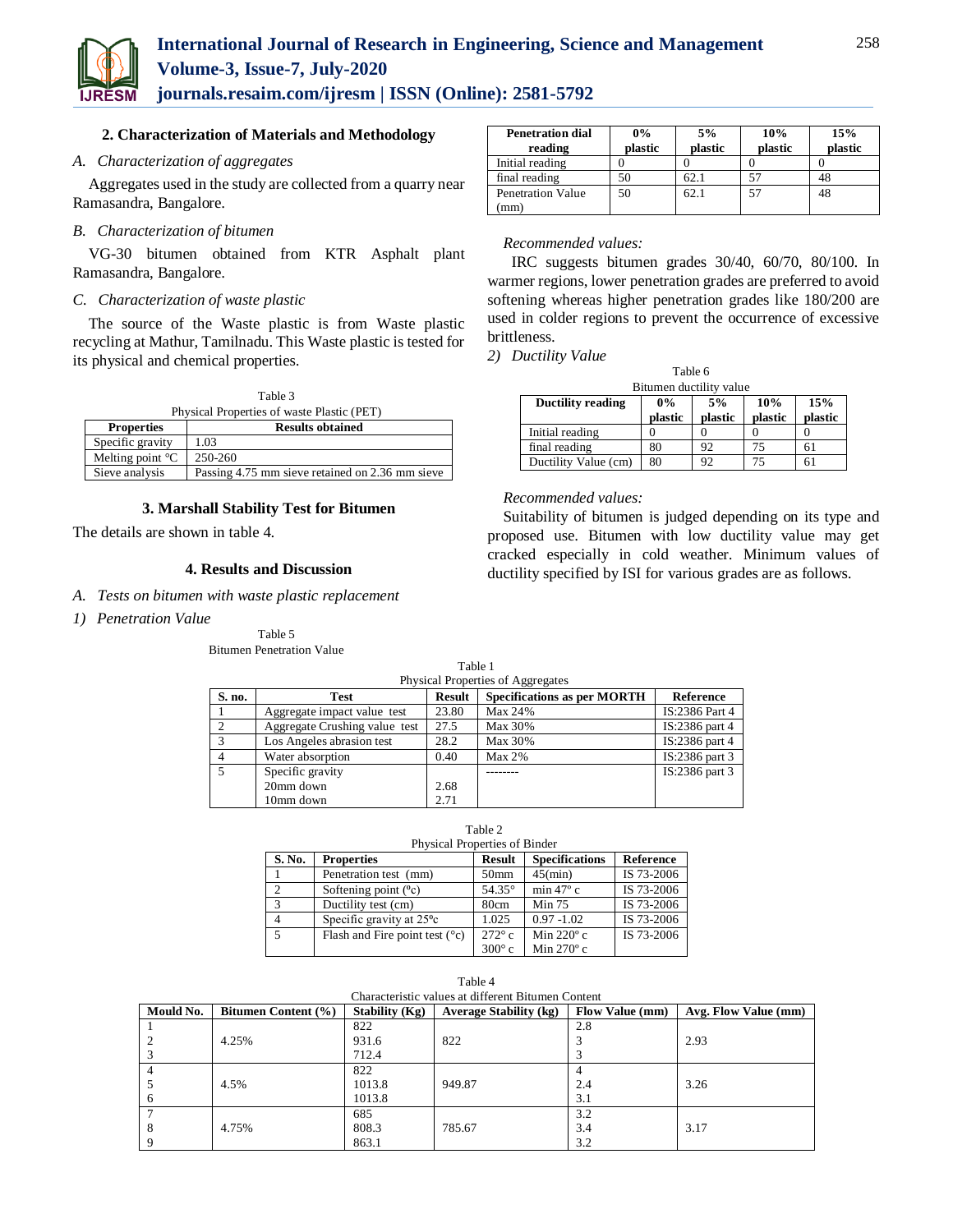

|                                                     | тане т |                     |  |  |
|-----------------------------------------------------|--------|---------------------|--|--|
| Ductility recommended values                        |        |                     |  |  |
| Source of paving bitumen and penetration grade      |        | Min ductility value |  |  |
|                                                     |        | (cms)               |  |  |
| Assam Petroleum                                     | A25    | 5                   |  |  |
|                                                     | A35    | 10                  |  |  |
|                                                     | A45    | 12                  |  |  |
| A65, A90 & A200                                     | 15     |                     |  |  |
| Bitumen from sources other than Assam               | 50     |                     |  |  |
| Petroleum S35                                       |        |                     |  |  |
| S <sub>45</sub> , S <sub>65</sub> & S <sub>90</sub> |        | 75                  |  |  |

 $T_1$   $T_2$ 

#### *3) Softening Point Value*

Table 8 Bitumen Softening point value

| $D$ <sub>t</sub> and $D$ <sub>t</sub> $D$ <sub>t</sub> $D$ <sub>t</sub> $D$ <sub>t</sub> $D$ <sub>t</sub> $D$ <sub>t</sub> $D$ <sub>t</sub> $D$ <sub>t</sub> $D$ <sub>t</sub> $D$ <sub>t</sub> $D$ <sub>t</sub> $D$ <sub>t</sub> $D$ <sub>t</sub> $D$ <sub>t</sub> $D$ <sub>t</sub> $D$ <sub>t</sub> $D$ <sub>t</sub> $D$ <sub>t</sub> $D$ <sub>t</sub> $D$ <sub>t</sub> $D$ <sub>t</sub> $D$ <sub>t</sub> $D$ <sub>t</sub> $D$ <sub>t</sub> $D$ <sub>t</sub> $D$ <sub>t</sub> $D$ <sub>t</sub> $D$ <sub>t</sub> $D$ <sub>t</sub> $D$ <sub>t</sub> |         |         |         |         |  |
|----------------------------------------------------------------------------------------------------------------------------------------------------------------------------------------------------------------------------------------------------------------------------------------------------------------------------------------------------------------------------------------------------------------------------------------------------------------------------------------------------------------------------------------------------|---------|---------|---------|---------|--|
| <b>Softening Point reading</b>                                                                                                                                                                                                                                                                                                                                                                                                                                                                                                                     | $0\%$   | 5%      | 10%     | 15%     |  |
|                                                                                                                                                                                                                                                                                                                                                                                                                                                                                                                                                    | plastic | plastic | plastic | plastic |  |
| Temperature when the ball                                                                                                                                                                                                                                                                                                                                                                                                                                                                                                                          | 54.35   | 49      | 52      | 58      |  |
| touches bottom $(^{\circ}C)$                                                                                                                                                                                                                                                                                                                                                                                                                                                                                                                       |         |         |         |         |  |
| $\overline{\phantom{a}}$                                                                                                                                                                                                                                                                                                                                                                                                                                                                                                                           |         |         |         |         |  |

*Recommended values:*

Softening point indicates the temperature at which binders possess the same viscosity. Softening point has particular significance for materials to be used as joint and crack fillers. Higher softening point ensures that they will not flow during service. Higher the softening point, lesser the temperature susceptibility. Bitumen with higher softening point is preferred in warmer places.

*B. Bitumen with waste plastic replacement test results comparison*

| Table 9<br>Bitumen test results comparison |                                  |                                    |                  |                    |  |  |
|--------------------------------------------|----------------------------------|------------------------------------|------------------|--------------------|--|--|
| <b>Bitumen</b>                             | <b>Plastic</b><br><b>Content</b> | <b>Penetration</b><br><b>Value</b> | <b>Ductility</b> | Softening<br>Point |  |  |
| 100                                        | 0%                               | 50                                 | 80               | 54.35              |  |  |
| 95                                         | 5%                               | 62.1                               | 92               | 49                 |  |  |
| 90                                         | 10%                              | 57                                 | 75               | 52                 |  |  |
| 85                                         | 15%                              | 48                                 | 61               | 58                 |  |  |



replacement of waste plastics

*C. Marshall stability test for bitumen with replacement of waste plastic*

Table 10 Characteristic values at different waste plastic replacement with bitumen

|              |                                   | content                                      |                                  |                       |
|--------------|-----------------------------------|----------------------------------------------|----------------------------------|-----------------------|
| Mould<br>No. | <b>Bitumen</b><br>Content $(\% )$ | <b>Plastic</b><br><b>Content</b><br>$(\%$ by | <b>Marshal</b><br>Stability (kg) | Flow<br>Value<br>(mm) |
|              |                                   | weight)                                      |                                  |                       |
|              |                                   |                                              | 950                              | 3.6                   |
|              | 4.50%                             |                                              | 1635                             | 3.9                   |
|              |                                   | 10                                           | 1710                             | 4.6                   |
|              |                                   |                                              | 1753                             | 4.85                  |





Fig. 3. %plastic in bitumen and Flow value (mm)

#### **5. Conclusion**

 The aim of the study was to utilize the waste materials i.e*.* PET wastes for mass scale utilization such as in highway construction in an environmentally safe manner.

- Properties of Bitumen can be further improved by use of waste plastic.
- Use of waste plastic reduces the cost of the bitumen because of replacing the percentage of bitumen by waste plastic and we know that waste plastic disposal is a big problem in the world.
- Use of waste plastic 5% by weight of aggregate significantly improve the volumetric properties of bituminous mixes resulting better performance of BC with plastic waste than control mix (without plastic waste).
- Use of waste plastic 10% by weight of bitumen significantly increases the melting point of the bitumen.
- It is observed that the Marshal Stability value is maximum at 5% of bitumen for PET modified bitumen and It is observed that it gives good results at 8% and 10 % of PET modified bitumen for PET.

#### **Acknowledgement**

We would like to thank our guide Mr. PRAMUKH N, Assistant Professor, HOD & Staff, Department of Civil Engineering, JSSATE, Bengaluru, Karnataka, for their constant encouragement, guidance and support, which enabled me to